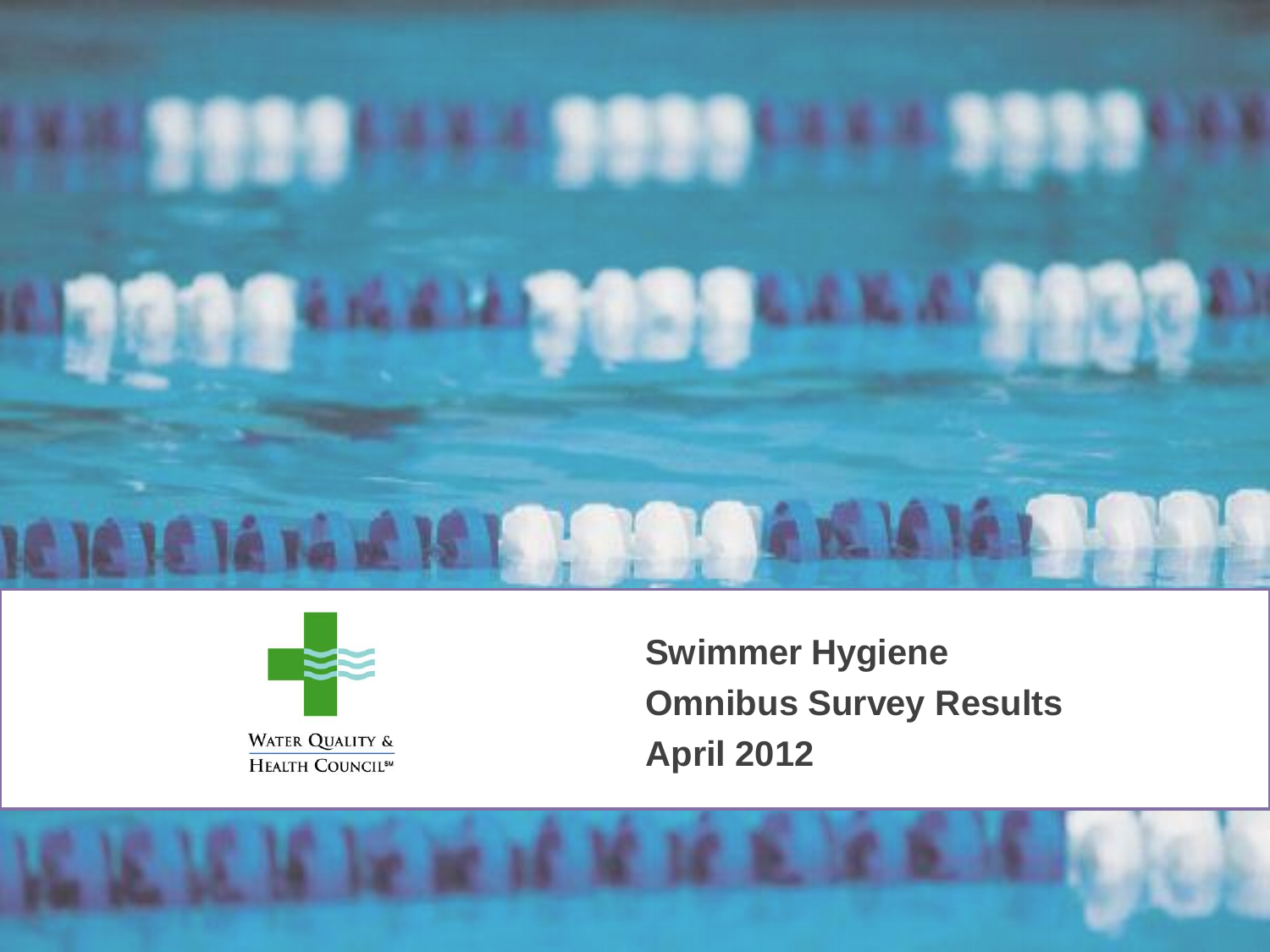#### Objectives and Methodology



- □ On behalf of the American Chemistry Council (ACC), Ogilvy PR conducted quantitative research to understand Americans' attitudes and behaviors when it comes to swimming and swimmer hygiene in public pools.
- $\Box$  An online omnibus survey was fielded April 4 to April 8, 2012, among a nationally representative sample of 1,000 American adults 18+.
- $\Box$  The margin of error for the total sample is  $\pm 3.1\%$  at the 95% confidence level. This means that if we were to replicate the study, we would expect to get the same results (within 3.1 percentage points) 95 times out of 100.
- $\Box$  Throughout this report, an asterisk "' next to a number indicates a significant difference from the corresponding audience at the 95% level of confidence.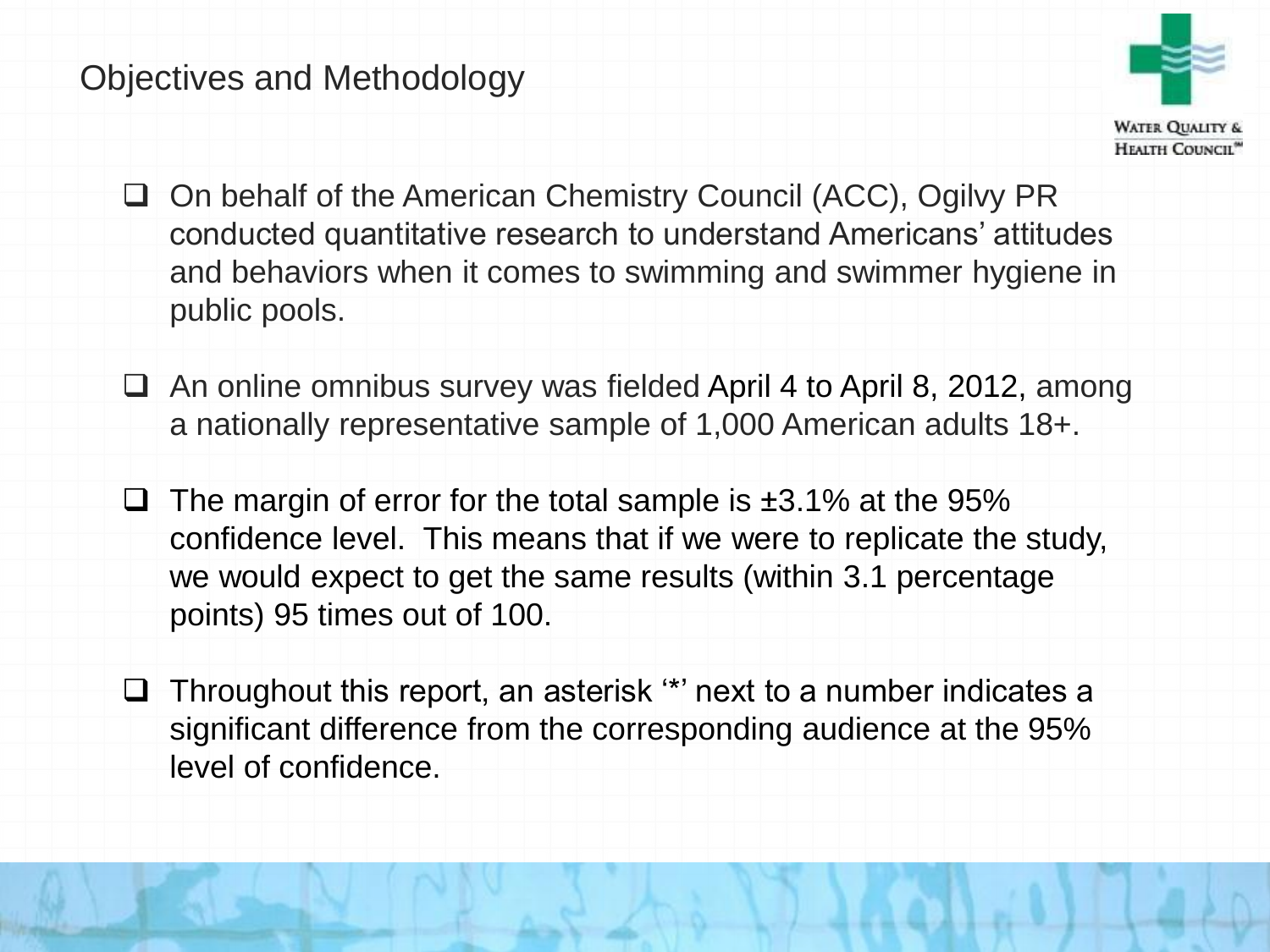#### Media Highlights



- Americans believe public swimming pools contain more than just water. Americans not only express concerns over contamination in pool water, but they have also contributed to it by peeing in the pool or not showering before swimming.
- □ Not only do most Americans not always shower before entering a public pool, but many believe it's not necessary. Further, Americans are misguided about chlorine; believing the strong smell and eye irritation are caused directly by chlorine.
- □ However, Americans believe swimmers can play an important and beneficial role in pool hygiene. Some report they would be more likely to shower if there were better shower facilities as well as more information.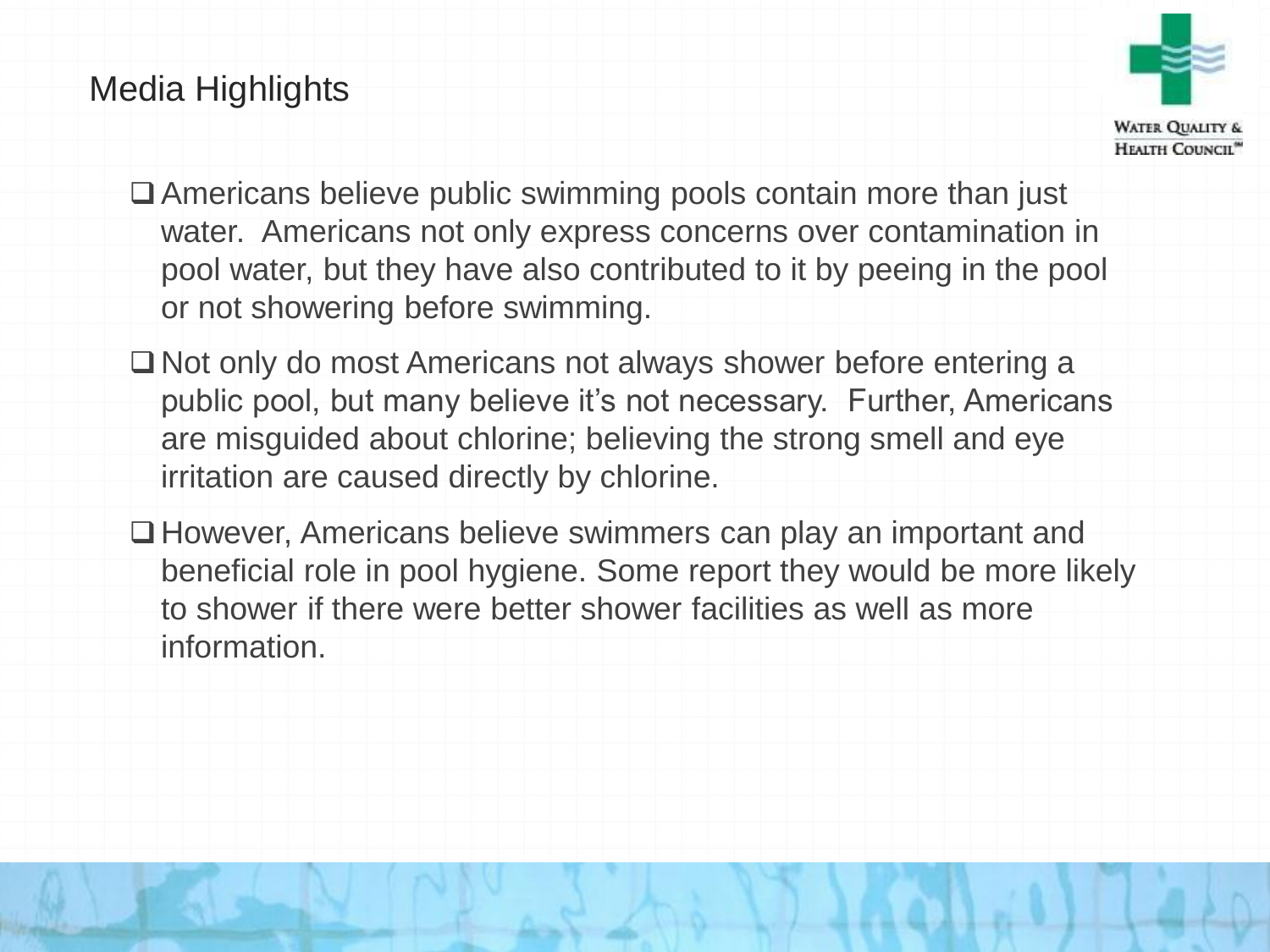# Americans overwhelmingly believe there is more in public swimming pools than water



**WATER QUALITY &** HEALTH COUNCIL<sup>®</sup>

- $\Box$  One in five Americans (19%) have actually peed in a public swimming pool, while the majority of Americans (81%) believe that other people urinate/pee in the pool water.
- $\Box$  While over half of Americans (62%) believe others fail to report that their infant or toddler pooped in their diaper/bathing suit in a public swimming pool, less than one percent admit to doing this.
- $\Box$  More than over three-quarters of Americans (79%) believe people skip the shower before swimming in a public swimming pool, four in ten Americans (43%) report skipping the shower before swimming.



*Q: Which, if any, of the following do you believe people do in a public swimming pool (e.g., community pools, hotel pools, gym pools)?* 

*Q: Have you ever done any of the following in a public swimming pool (e.g., community pools, hotel pools, gym pools)?*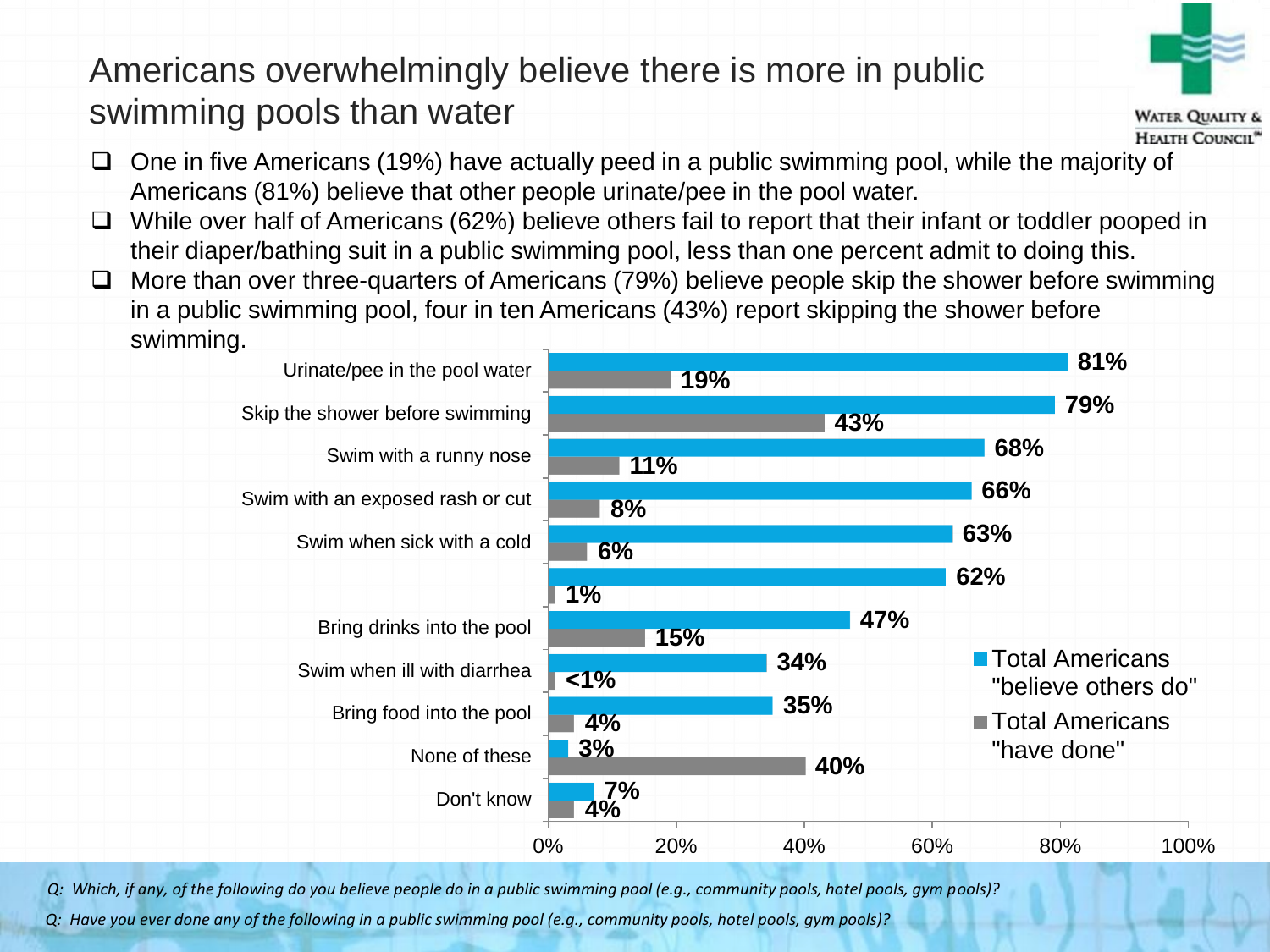## Concerns also exist over contamination from diarrhea, urine and swimmers not showering



**WATER QUALITY &** HEALTH COUNCIL<sup>®</sup>

□ Women are significantly more likely than men to be concerned about swimmers peeing in the pool (85%\* vs. 78%).

| <b>Total Americans</b> | <b>Concerned</b><br>(Very/Somewhat)                                           |
|------------------------|-------------------------------------------------------------------------------|
| 83%                    | Swimmers using the pool when they have diarrhea                               |
| 81%                    | Swimmers peeing in the pool                                                   |
| 65%                    | Swimmers using the pool as a bathtub (e.g., not showering<br>before swimming) |
| 26%                    | Swimmers not sharing lap lanes                                                |
|                        |                                                                               |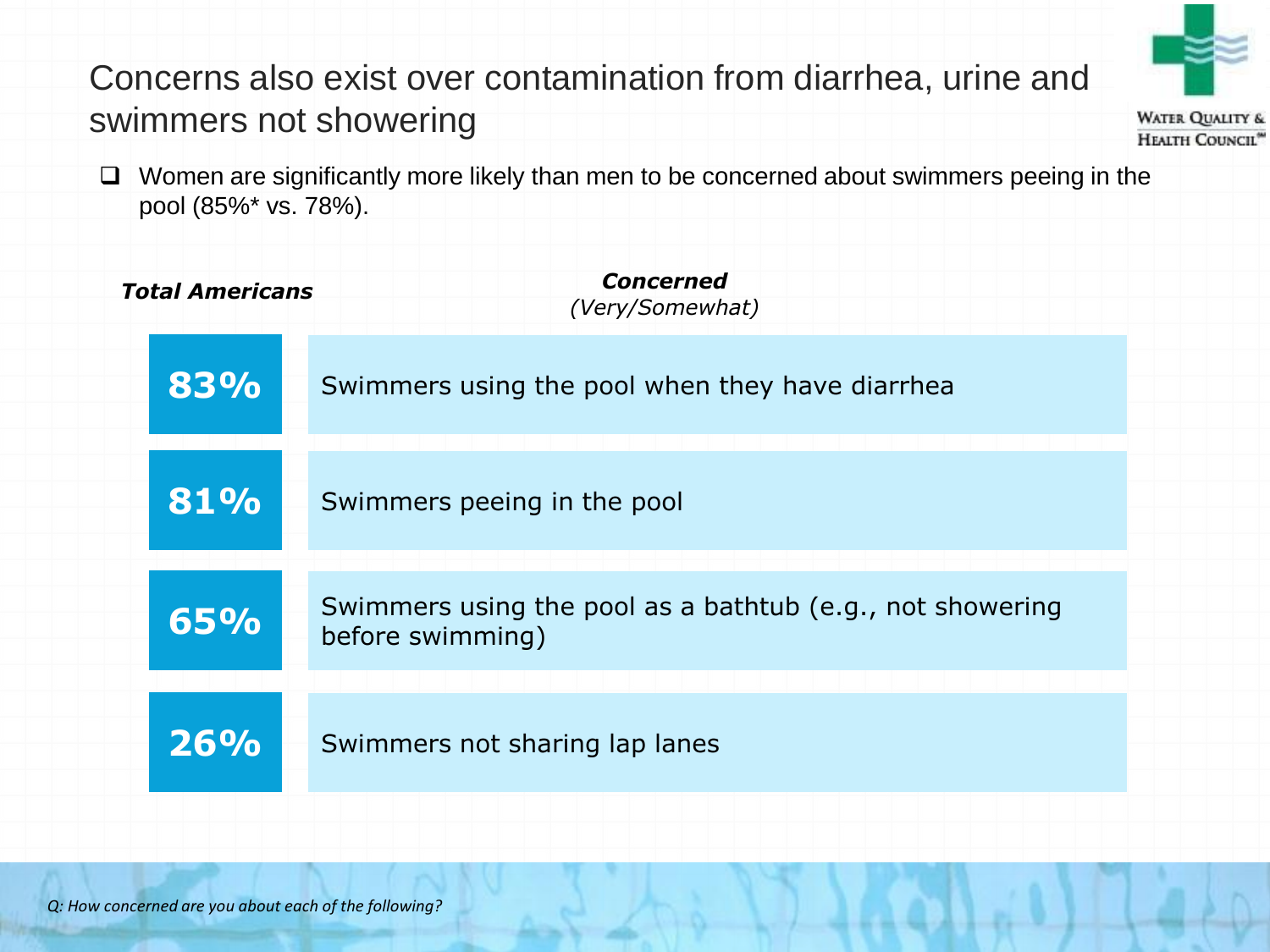However, Americans are not always showering before they enter a public pool, with nearly half admitting they rarely shower



**WATER QUALITY &** HEALTH COUNCIL<sup>®</sup>

- Less than one-third of Americans (32%) **always** shower before entering a public swimming pool.
	- − Americans 55+ are significantly more likely than their counterparts to report that they **always** shower before entering a public swimming pool (18-34, 24%; 35-54, 29%; 55+, 39%\*).
- Interestingly, nearly one-quarter of Americans (22%) report they **never** shower before entering a public swimming pool.



*Q: How frequently do you shower before entering a public swimming pool (e.g., community pools, hotel pools, gym pools)?*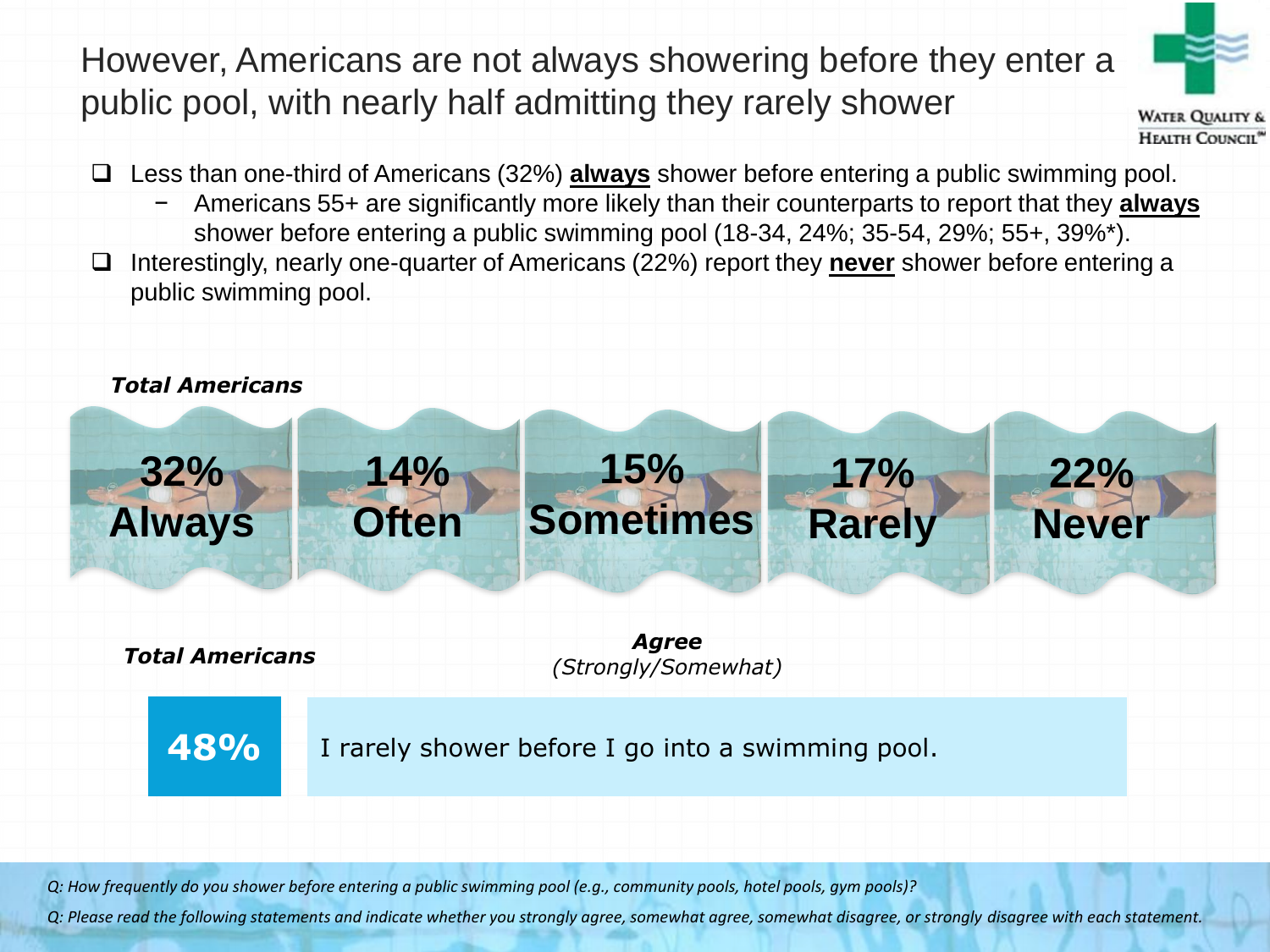While nearly all Americans say they would never re-use someone else's bath water, many Americans don't see the need to shower before entering a swimming pool



 $\Box$  Most Americans (93%) report they would never re-use someone else's bath water.

- − Americans with a household income over \$50,000 are significantly more likely than their counterparts to believe it is not necessary to shower before going into a swimming pool (49%\* vs. 38%).
- Interestingly, over one-third of Americans who have actually showered before entering a pool (35%) don't believe it is necessary to shower before going into a swimming pool.

| <b>Total Americans</b> |  | <b>Agree</b><br>(Strongly/Somewhat)                                             |
|------------------------|--|---------------------------------------------------------------------------------|
| $93\%$                 |  | I would never re-use someone else's bath water.                                 |
| 44%                    |  | I don't believe it is necessary to shower before<br>going into a swimming pool. |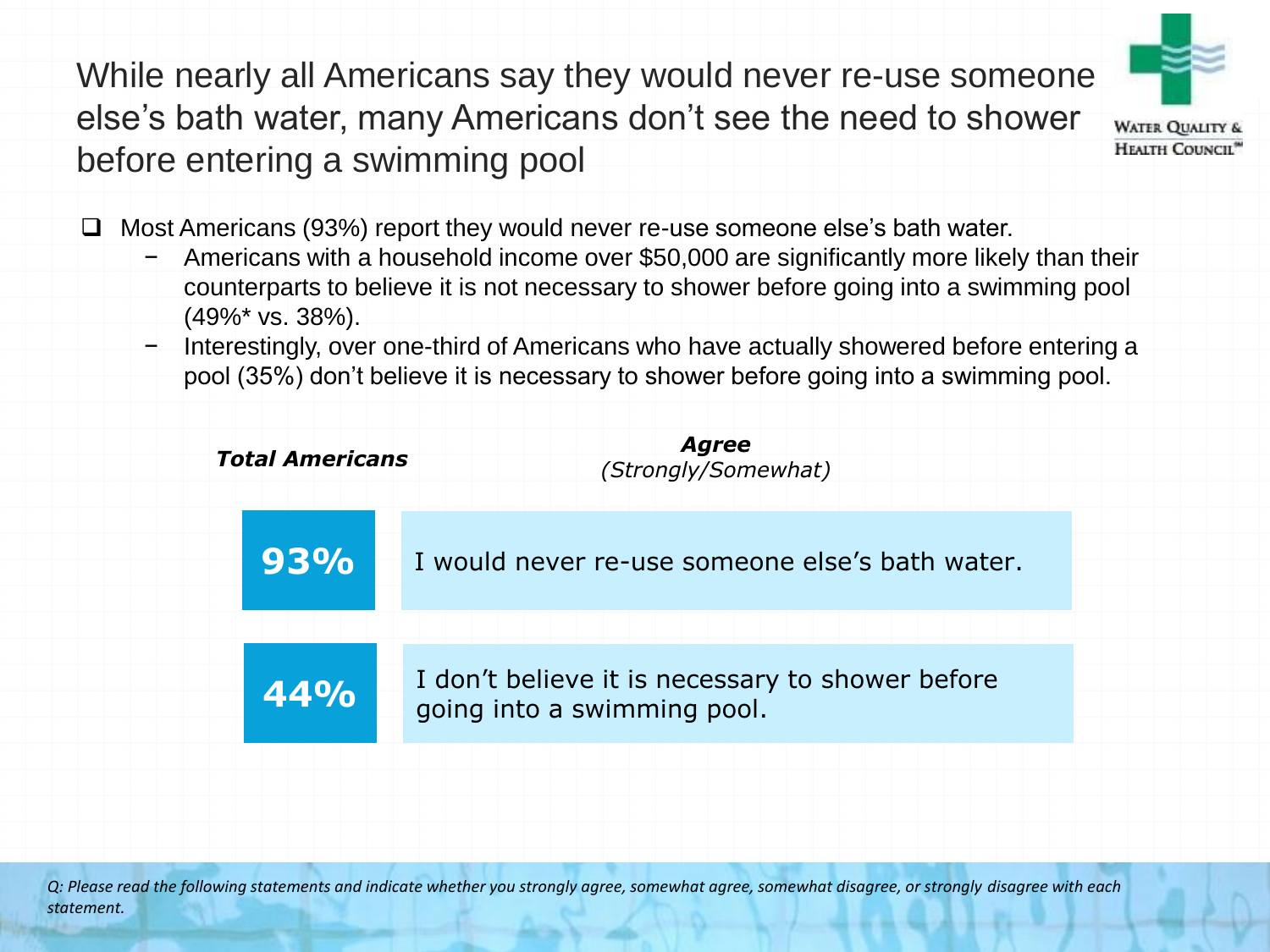### Confusion exists about the effects and potency of chlorine

- $\Box$  Men are significantly more likely than women to feel clean in a pool when they know it is treated with chlorine (83%\* vs. 78%).
- $\Box$  Women are significantly more likely than men to agree that chlorine in pools can turn hair green (58%\* vs. 33%).
- $\Box$  Younger Americans are significantly more likely than Americans 55+ to believe a strong chemical smell means the pool is clean (18-34, 44%\*; 35-54, 41%\*; 55+, 34%).

| <b>Total Americans</b> |            | <b>Agree</b><br>(Strongly/Somewhat)                             |
|------------------------|------------|-----------------------------------------------------------------|
|                        | 87%        | Chlorine in pool water makes swimmers' eyes red or irritated.   |
|                        | 81%        | I feel clean in a pool when I know it is treated with chlorine. |
|                        | 46%        | Chlorine in pools can turn hair green.                          |
|                        | <b>38%</b> | A strong chemical smell means the pool is clean.                |

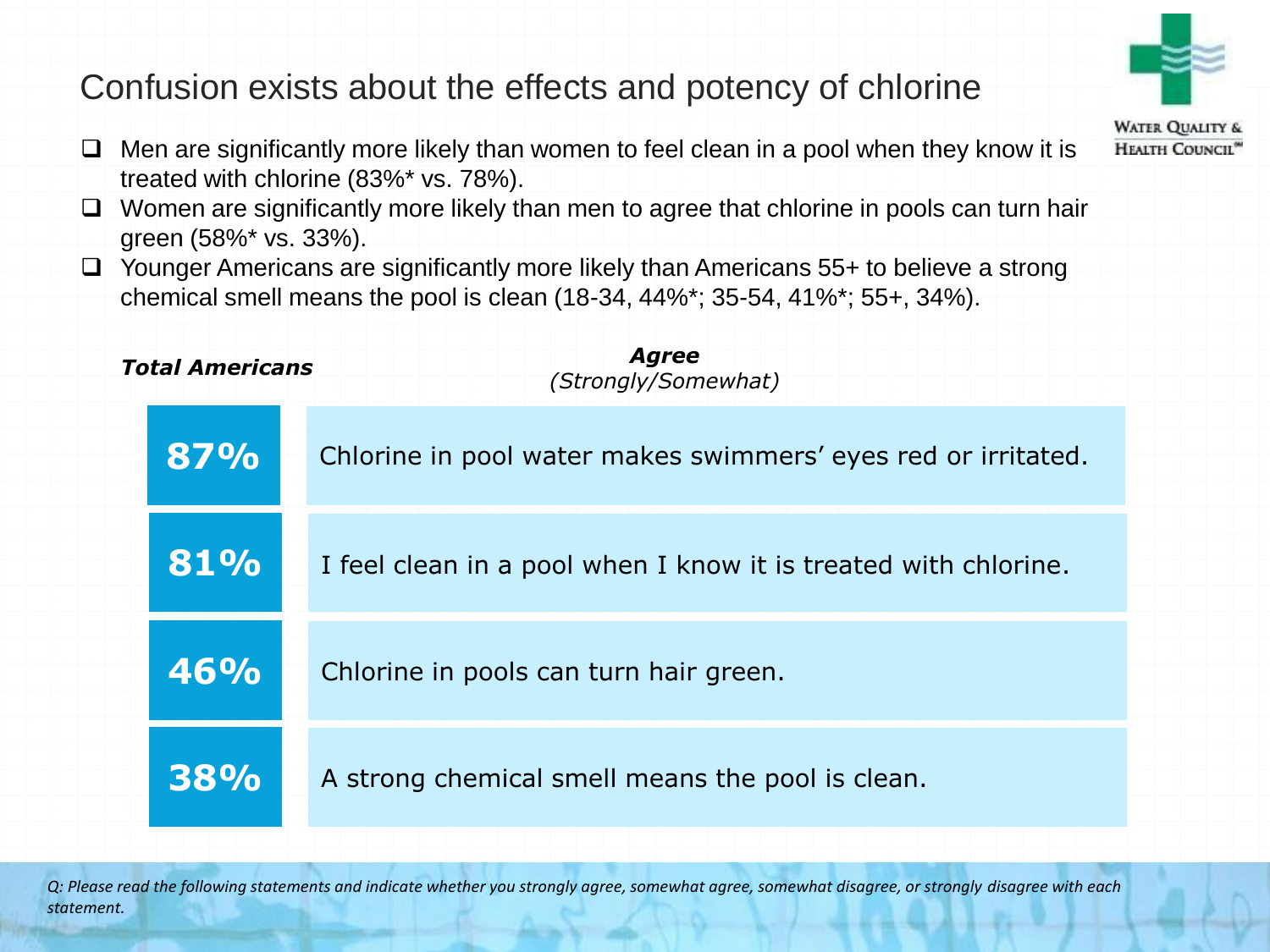## Americans do believe swimmers can play an important role in pool hygiene for everyone's benefit



**WATER QUALITY &** HEALTH COUNCIL<sup>®</sup>

 $\Box$  Nearly all Americans believe swimmers can play an important role in keeping swimming pools clean and healthy.